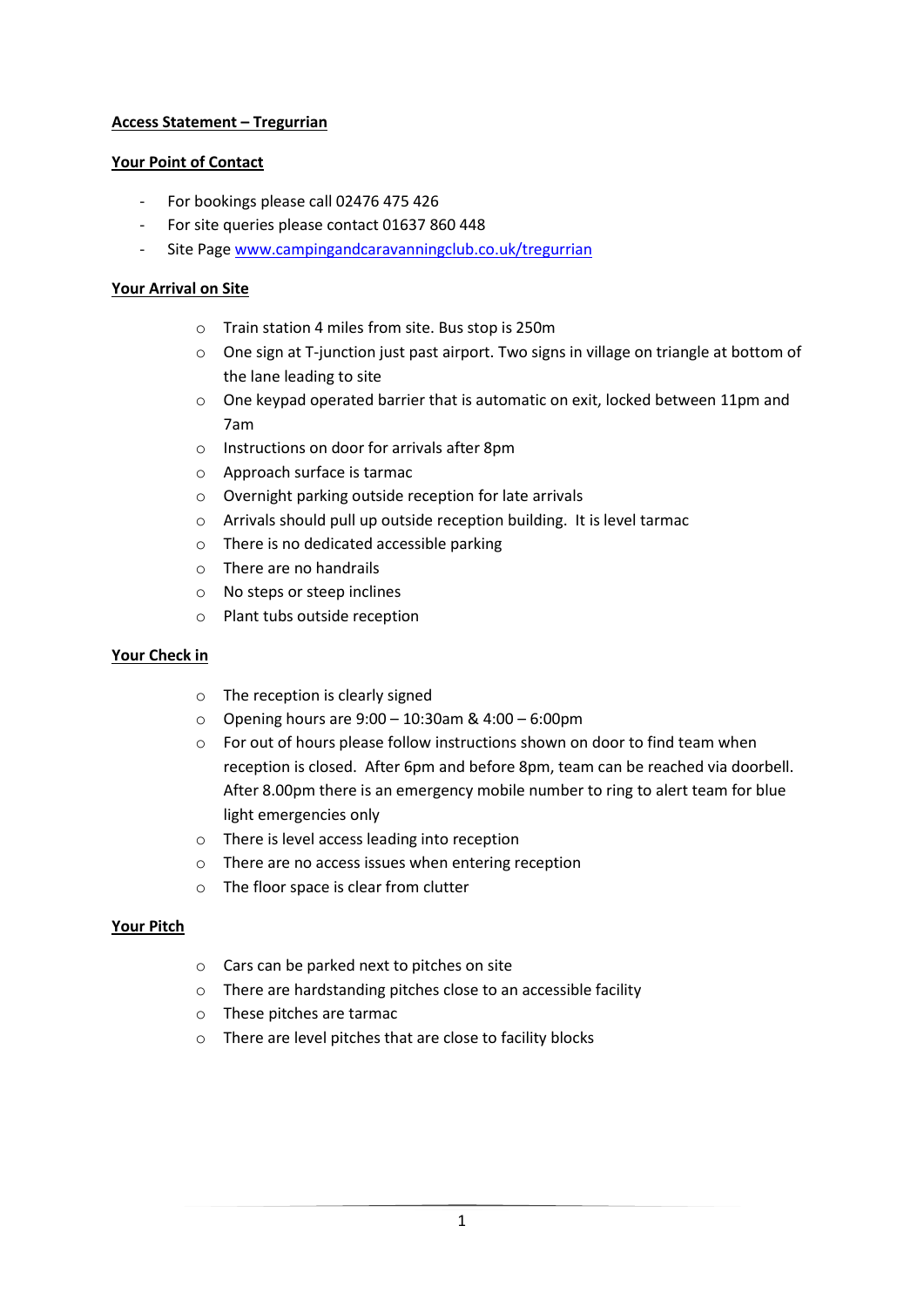## **Your Facilities**

- o There is a clear, well maintained path leading to the facilities
- o There are no steps or ramps
- o Level access when entering the block
- o There are no semi-ambulant cubicles
- o Taps are screw top
- o Seating is available in the shower cubicles
- o Showers are push button operated
- o No steps into the showers
- o The facility block is lit at night

### **Your Accessible Facilities**

- o There is a flat level path leading to the accessible facility
- o There are no handrails leading to the accessible facility
- o There is flat level access when entering the room
- o The toilet has handrails
- o The toilet has a large flush handle
- o Transfer space is to the left of the toilet
- o The washbasin can be reached from the toilet
- o Taps are lever top
- o There is a hand dryer
- o There is a mirror, it is not full length
- o The shower has handrails
- o The shower is dial operated
- o The shower is open access
- o The shower head is height adjustable
- o The floor is non-slip
- o There is no hair dryer
- o There is an emergency cord that can be reached from the floor
- o The alarm cannot be heard from the staff pitches or reception

### **Your Laundry Area**

- o This area has good level access
- o A paved path leads to this area
- o Taps are screw top
- o Washing machine is front loading and floor level
- o Tumble dryer is front loading and floor level
- o There is a wall mounted iron
- o There is a freestanding iron
- o There are indoor washing up facilities
- o Taps are screw top
- o There is an outdoor drying area